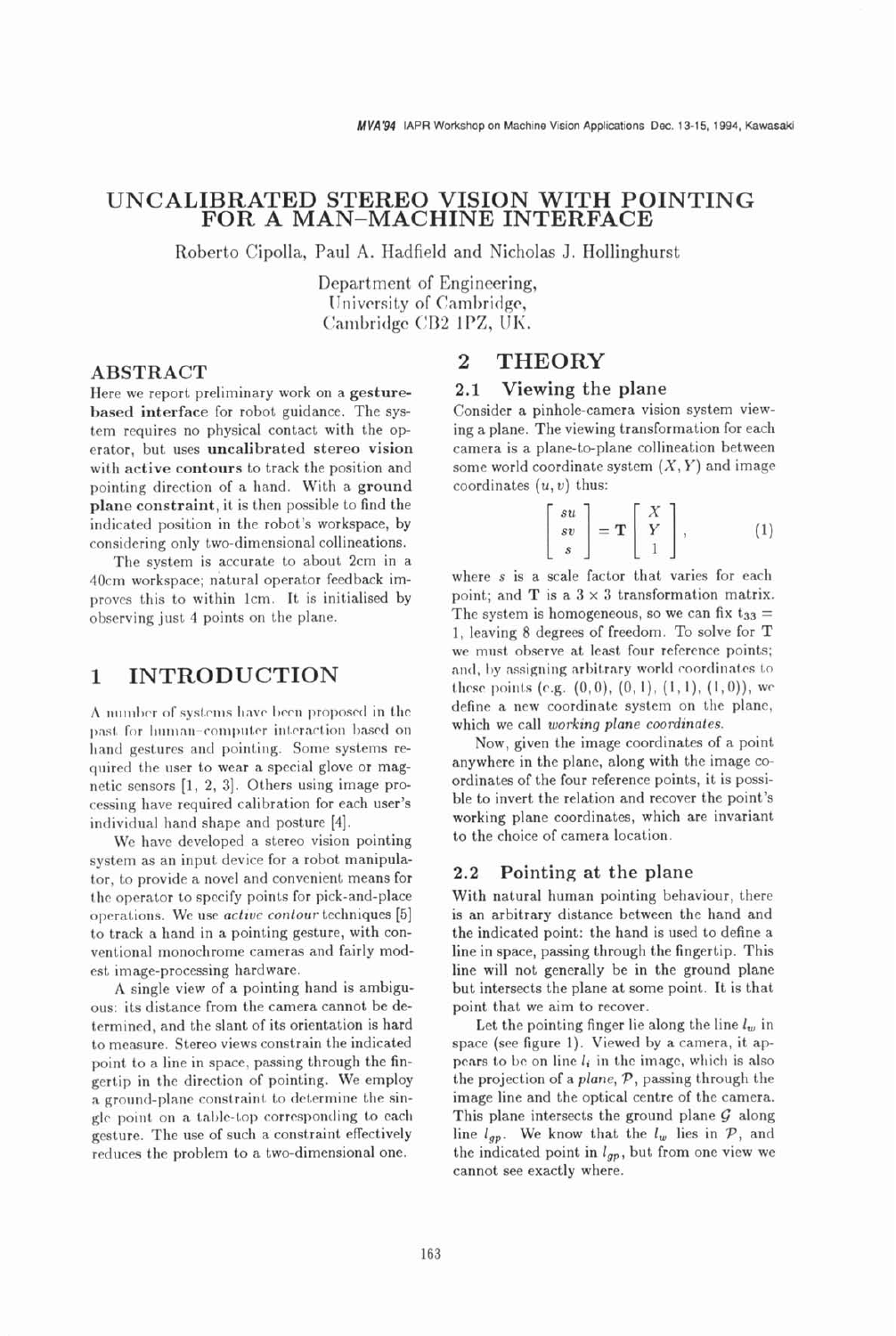

Figure 1: Projection of the finger's image line *li* onto the ground plane yields a constraint line **lgp** on which the indicated point must lie.



view  $(a, b)$ , transforming it into the coordinate ger; the base of the thumb is tracked merely to resolve an *aperture problem* [7] induced by the system defined by the four reference points, and<br>finger's long thin shape. We have deliberately finding the intersection of the lines  $(c)$ , the indicated point can be determined; this is then avoided tracking the main part of the hand beprojected back into the images. cause this has a complicated shape which can

Note that  $l_i$  is an image of  $l_{qp}$ ; that is,

$$
l_i = \mathbf{T}(l_{gp}),\tag{2}
$$

where T is the projective transformation from equation (1). If the four reference points arc visible, this transformation can be inverted to find the constraint line in terms of the working plane coordinates.

Repeating this procedure with a second camera C' gives us another view *1:* of the finger, and another line of constraint  $l'_{gp}$ . The two constraint lines will intersect at a point on the ground plane, which is the indicated point. Its position can now be found relative to the four reference points (figure 2).

Because all calculations are restricted to the image and ground planes, explicit **3-D** reconstruction is avoided and no camera calibration is necessary. In fact, provided four points on the plane are always visible, the results will be invariant to camera motion.

# **3 IMPLEMENTATION**

### **3.1 Equipment**

The system is implemented on a Sun SPARCstation 10 with a Data Cell S2200 frame grabber. Images are provided by two PULNIX monochrome CCD cameras, which view the operator's hand and the working area from a distance of about 2 metres. The angle betwen the cameras is about 30°. A Scorbot ER-7 robot arm is also connected to the Sun.

# **3.2 Tracking the hand**

We use a template-based active contour model [6] to track the extended index finger and upturned thumb of a hand in the familiar 'pointing' gesture.

Initially, the tracker deforms affinely until it has aquired the dimensions of the operator's hand; it is then restricted to rigid motions in the image plane, and a single degree of shearing  $\begin{array}{c|c}\n\hline\nI_{gp} & \downarrow \\
\hline\n\end{array}$  (c)  $\begin{array}{c|c}\nI_{gp} & \downarrow \\
\hline\n\end{array}$  (which is how the fingers appear to move unless strongly foreshortened). The pointing direction Figure 2: By taking the line of pointing in each  $\frac{1}{2}$  is assumed to be the orientation of the index fin-<br>view (a, b) transforming it into the coordinate er: the base of the thumb is tracked merely to vary significantly from one person to another.

The template-based tracker (figure **3)** is designed to settle on a pointing hand so that one of its basis vectors is parallel to the index finger.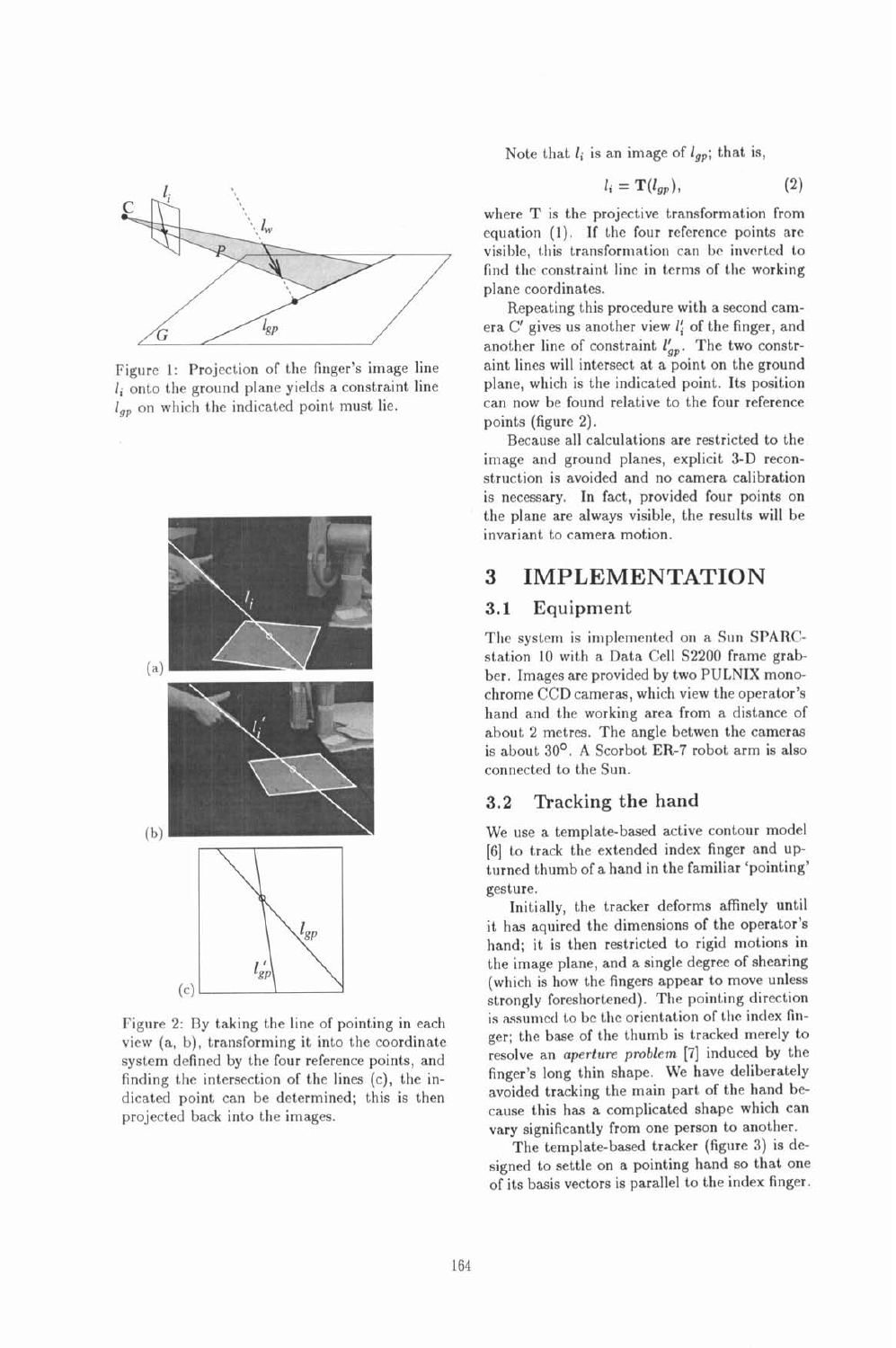This makes it easy to recover the line of pointing in the image.

#### 3.3 Pointing Experiment

#### Setup

For this experiment, the corners of a coloured rectangle on the tabletop are used to define the working coordinate system.

The trackers for the two cameras are initialised, one after the other, by the operator holding his hand up to a template in the image, and waiting a few seconds while it moulds itself to the contours of the finger and thumb. With both trackers running, the hand can be used **as** an input device by pointing to places on the tabletop.

#### Uncertainty

We can derive a measure of uncertainty for the trackers' position and orientation in the image by considering the "residual offsets" (offsets between actual and predicted image edges after<br>solving for translations and deformations [6]). solving for translations and deformations [6]).<br>I'rom this error we calculate  $\pm 2\sigma$  perturba-

tions of the position and orientation of lines *li*  and  $l_i$ ; and, by projecting these onto the ground plane, estimate the uncertainty in the position of the indicated point.

Figure 4 shows the system in operation, with an uncertainty ellipse drawn two standard deviations (95% confidence) away from the indicated point,.

#### Performance

IIumans seem to judge their own pointing direction partly by the line of sight connecting their fingertip to their eye rather than the finger direction itself, and this produces an offset between imagined and observed pointing directions. Subjective estimates of accuracy are in the order of 2-4cm.

Tests using an artificial pointing device (figure 5) show that our system is accurate to about 3.7% (RMS error) of the working plane coordinates, or 15mm in a 40cm workspace, which is comparable with predicted uncertainty.

### **3.4 Robot guidance experiment**

#### Setup

For this experiment, the reference points are defined by observing the robot gripper as it visits Figure **5:** Mechanical pointing device used to **4** points in a plane (this not only defines the assess the accuracy of our system



Figure **3:** The template for the finger-tracking active contour.



Figure 4: Uncertainty measure for the pointing lines and indicated point.